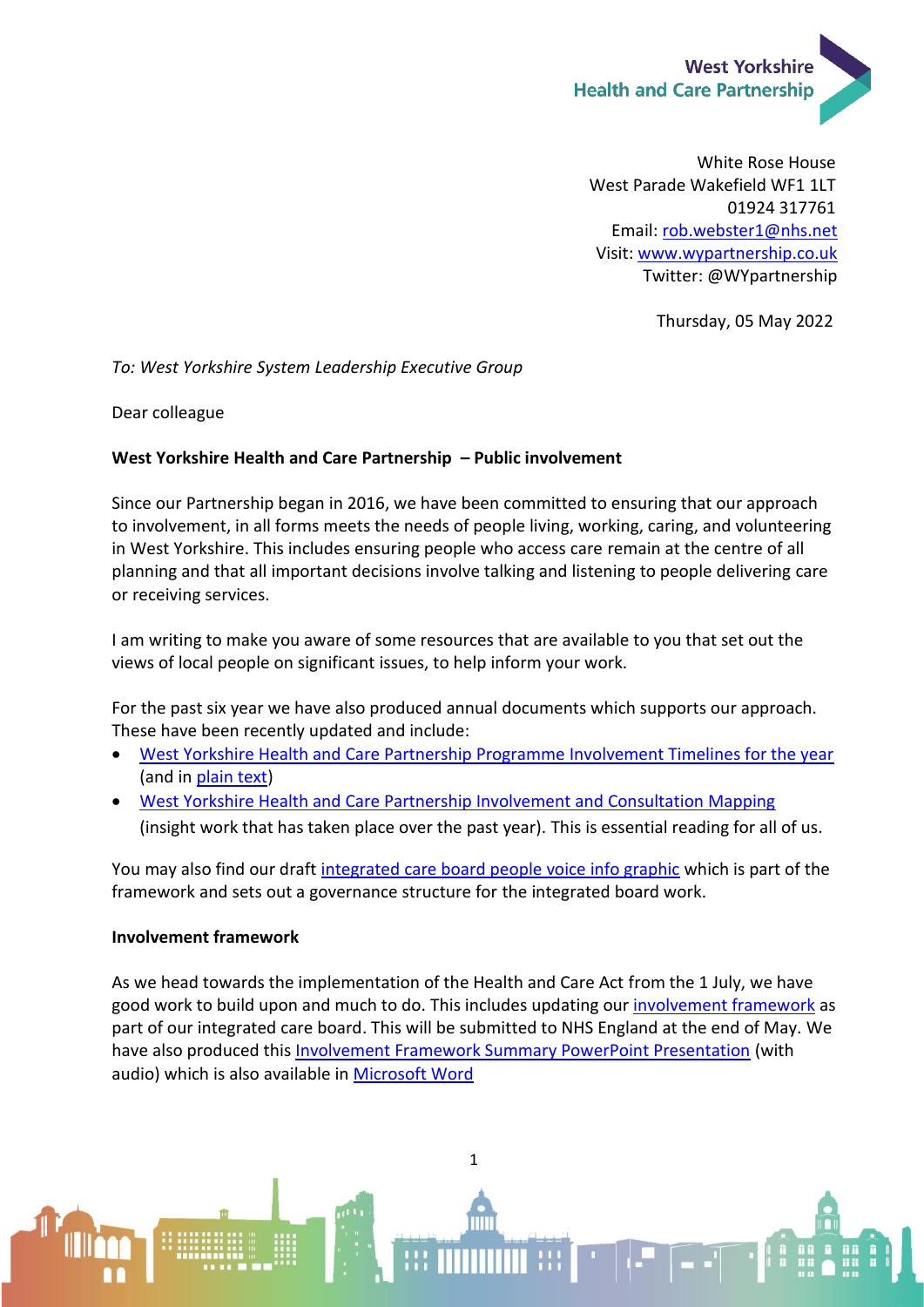This important framework describes at a West Yorkshire level our approach to involvement. It should be read alongside the West Yorkshire Health and Care Partnership [Communications](https://www.wypartnership.co.uk/get-involved)  [and Involvement Plan](https://www.wypartnership.co.uk/get-involved) which is updated annually with priorities, and challenges. We will be updating the plan later this year to reflect our revised five-year plan ambitions.

The framework also outlines the approach we are taking to help tackle health inequalities we know exist in West Yorkshire. In doing so it's important to note that all involvement activity takes place in our five local places, and that all our work is dependent on local expertise and support – without such no involvement activity would be possible.

Both documents have been developed with engagement leads across West Yorkshire and local Healthwatch colleagues (Bradford District and Craven, Calderdale, Harrogate, Kirklees, Leeds, and Wakefield District).

The draft involvement framework has been assessed by representatives from The Consultation Institute and NHS England / Improvement. It describes our:

- Communities and priorities
- Principles, approach, and mechanisms
- Roles and responsibilities
- Governance of involvement to be assessed.

We will continue to update the framework, including with information from the new 'Working in Partnership with People and Communities: Statutory Guidance for Integrated Care Boards, NHS Trusts, NHS Foundation Trusts and NHS England' expected soon. And also, with learning from people and communities in West Yorkshire as we have conversations with them.

### **Independent review**

You may recall the Independent Involvement Review we commissioned and reported on in 2021. This is another important piece of work. Over 100 colleagues including those from local authorities, NHS, voluntary, community and social enterprise sector, Healthwatch and patient, public and carer representatives were involved. You can read the report of findings and recommendations [here.](https://www.wypartnership.co.uk/download_file/view/4581/1530) We are implementing the recommendations, which includes involvement training and having a West Yorkshire People / Citizen Panel. This will be scoped with partners, codesigned with communities, and led by Healthwatch. It will be discussed in detail with the Chairs and Leaders Reference Group and the Integrated Care Board Non-Executive Independent Member for Citizens and Future Generations, Becky Malby and Harris Sultan as part of his development role with the board.

# **The way we work**

Part of the framework is a set of [principles,](https://mail.wypartnership.co.uk/download_file/view/5628/201) designed with our communication and engagement colleagues on how we work together. These are also supported by a set of [principles](https://mail.wypartnership.co.uk/download_file/view/5920/201) on how we ensure we ensure people have a voice, and act upon what is important to them.

2